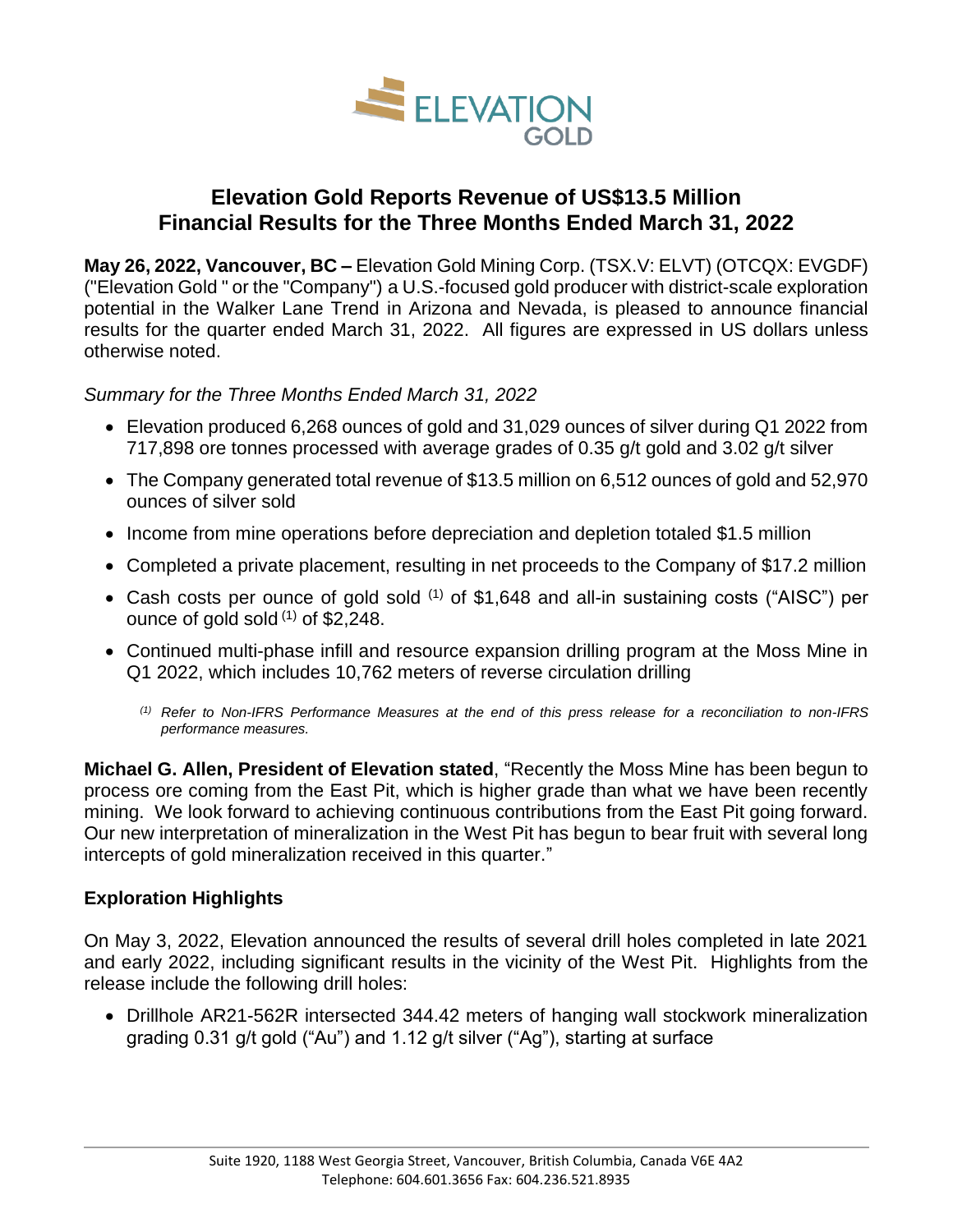- Drillhole AR21-560R intersected 137.16 meters of hanging wall stockwork mineralization grading 0.30 g/t Au and 1.92 g/t Ag starting at surface, including 22.86 meters grading 0.47 g/t Au and 1.35 g/t Ag
- Drillhole AR21-545R intersected 88.39 meters grading 0.40 g/t Au and 4.29 g/t Ag in the Moss Vein and associated hanging wall stockwork starting at surface, including 27.43 meters grading 0.67 g/t Au and 7.13 g/t Ag
- Drillhole AR21-570R, a condemnation drillhole drilled in the proposed 3B Leach Pad area intersected 48.77 meters of stockwork and vein hosted mineralization grading 0.36 g/t Au and 0.82 g/t Ag, including 3.05 meters grading 0.71 g/t Au and 0.90 g/t Ag, 10.67 meters grading 0.47 g/t Au and 1.60 g/t Ag, and 4.57 meters grading 0.65 g/t Au and 0.47 g/t Ag. This mineralization is likely associated with the Rattan Vein system mapped to the west of the current West Pit.

For further information refer to the Company's news release dated May 3, 2022.

# **Outlook**

The Company expects to complete several key capital projects during the remainder of 2022 including completing the construction of the new heap leach pad 2C, which is currently underway and expected to be completed in Q3 2022. The Company will also look to complete two new monitoring wells and additional production wells in Q2 2022. The monitoring wells are a requirement of an Aquifer Protection Permit, while the production water well project will secure water for operations as well as allow current operating water wells to be removed as part of the mine expansion at the Moss Mine.

The Company's operations continue to focus on overall efficiencies including drilling and blasting improvements that lead to increases in ore processing rates. For Q1 2022, the mine averaged 7,977 stacked ore tonnes per day, an increase of 5.6% from the year ended December 31, 2021. This rate increased further for the month of April 2022 to an average of 8,770 stacked ore tonnes per day as the Company continues to improve quality control for mine drilling and blasting and maintains meticulous oversight on scheduled crusher maintenance. Mining operations also continue to progress, with higher-grade ore mined from the East Pit beginning in Q2 2022.

The Company continues its exploration program into Q2 2022 and will explore both along strike and within the footprint of the Moss Mine Project. Additionally, the Company anticipates drilling other high priority regional targets in Q2/Q3 2022, depending on the availability of road construction contractors and drill rigs.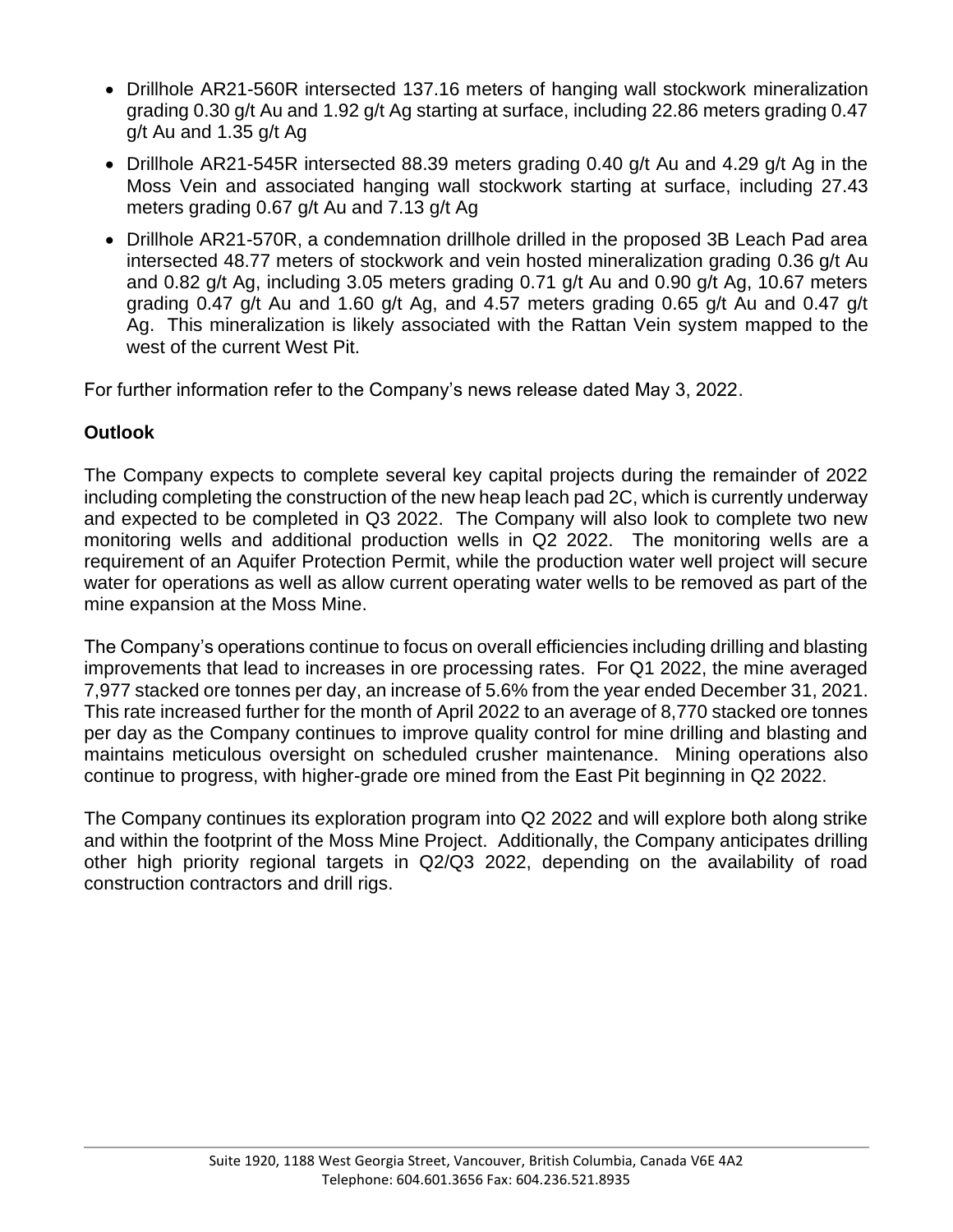# **Consolidated Financial Results Summary**

The following table provides a summary of the components of the Company's net income (loss) for the three months ended March 31, 2022 and 2021. For further details, refer to the Company's condensed interim consolidated financial statements for the three months ended March 31, 2022 and 2021, and the related Management Discussion and Analysis ("MD&A") for the same period.

| (in thousands of dollars)                               | <b>Three Months Ended</b><br>March 31, 2022 |              | <b>Three Months Ended</b><br>March 31, 2021 |
|---------------------------------------------------------|---------------------------------------------|--------------|---------------------------------------------|
| Revenue                                                 | \$                                          | $13,535$ \$  | 16,402                                      |
| <b>Production costs</b>                                 |                                             | (11, 399)    | (10, 203)                                   |
| Royalties                                               |                                             | (619)        | (902)                                       |
| Mine operating income before depreciation and depletion |                                             | 1,517        | 5,297                                       |
| Depreciation and depletion                              |                                             | (1,607)      | (2, 177)                                    |
| Earnings (loss) from mine operations                    |                                             | (90)         | 3,120                                       |
| Corporate administrative expenses                       |                                             | (751)        | (1, 573)                                    |
| Finance costs                                           |                                             | (1,539)      | (1,566)                                     |
| Gain (loss) on revaluation of derivative liabilities    |                                             | 770          | (1,638)                                     |
| Other                                                   |                                             | (97)         | 82                                          |
| Loss for the period                                     | \$                                          | $(1,707)$ \$ | (1, 575)                                    |

#### **Consolidated Operational Results Summary**

The following table provides a summary of the Company's operational statistics for the three months ended March 31, 2022 and 2021. For further details, refer to the Company's condensed interim consolidated financial statements for the three months ended March 31, 2022 and 2021, and the related MD&A for the same period.

|                                   |         | <b>Three Months Ended</b><br>March 31, 2022 | <b>Three Months Ended</b><br>March 31, 2021 |
|-----------------------------------|---------|---------------------------------------------|---------------------------------------------|
| Ore tonnes mined                  |         | 735,217                                     | 705,654                                     |
| Ore tonnes stacked                |         | 717,898                                     | 692,688                                     |
| Contained gold ounces stacked     | 0Z      | 8,050                                       | 10.704                                      |
| Gold grade                        | g/t     | 0.35                                        | 0.48                                        |
| Gold ounces produced              | 0Z      | 6,268                                       | 8,787                                       |
| Gold ounces sold                  | 0Z      | 6,512                                       | 8,121                                       |
| Average realized gold price       | (\$/oz) | 1,881                                       | 1,801<br>S                                  |
| Cash costs per ounce of gold sold | (\$/oz) | 1,648                                       | 1,148<br>S                                  |
| AISC per ounce of gold sold       | (\$/oz) | 2,248                                       | 2,235<br>S                                  |

# **Qualified Persons**

Unless otherwise indicated, all technical data contained in this press release that relates to geology, exploration and mineral resources has been reviewed and approved by Dr. Warwick Board, P.Geo, Vice President Exploration of Elevation Gold. He is a Qualified Person as defined by NI 43-101 responsible for the Moss Regional Exploration Project and other exploration programs and he has reviewed and approved the scientific and technical information in this press release.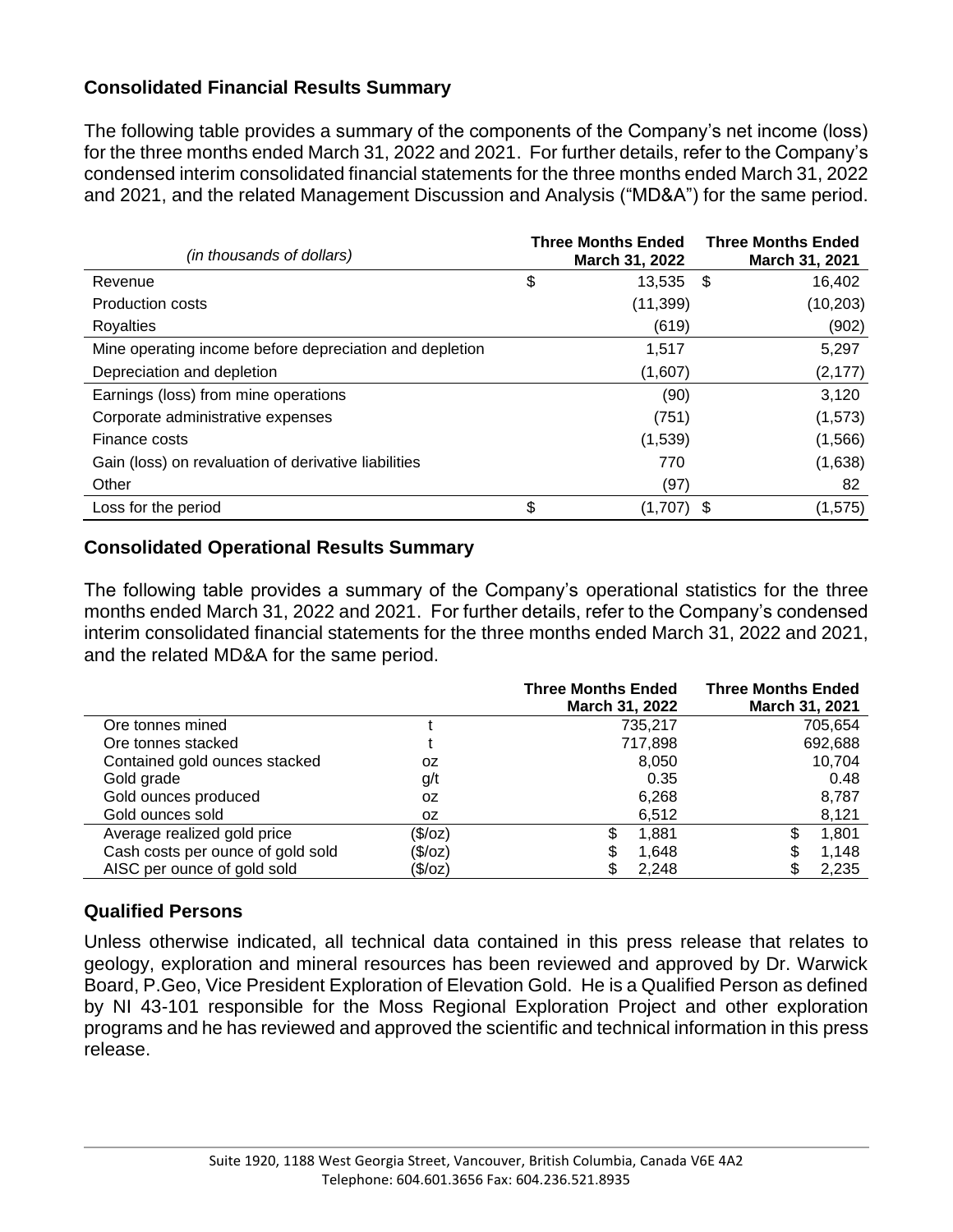Unless otherwise indicated, the technical disclosure contained within this press release that relates to the Company's operating mine has been reviewed and approved by Tim J. Swendseid, Chief Operating Officer of the Company and a Qualified Person for the purpose of National Instrument 43-101.

Full condensed interim consolidated financial statements for the three months ended March 31, 2022 and 2021 and related MD&A for the same period can be found at [www.sedar.com](http://www.sedar.com/) and the Company's website at [www.elevationgold.com](http://www.elevationgold.com/).

#### **Non-IFRS Performance Measures**

The following tables represent the calculation of certain Non-IFRS Financial Measures as referenced in this news release.

# **Reconciliation to Cash Costs and AISC**

| (in thousands of dollars, except per ounce figures) | <b>Three Months Ended</b><br>March 31, 2022 |         | <b>Three Months Ended</b><br>March 31, 2021 |          |  |
|-----------------------------------------------------|---------------------------------------------|---------|---------------------------------------------|----------|--|
| Gold ounces sold                                    |                                             | 6,512   |                                             | 8,121    |  |
| Cost of sales                                       | \$                                          | 13,625  | \$                                          | 13,282   |  |
| Less: Depreciation and depletion                    |                                             | (1,607) |                                             | (2, 177) |  |
| Add: Refining and transportation                    |                                             | 49      |                                             | 94       |  |
| Less: Silver and other bi-product revenue           |                                             | (1,335) |                                             | (1, 873) |  |
| <b>Total Cash Costs</b>                             |                                             | 10,732  |                                             | 9,326    |  |
| Sustaining capital expenditures                     |                                             | 3,037   |                                             | 7,181    |  |
| Accretion                                           |                                             | 119     |                                             | 68       |  |
| Corporate administration                            |                                             | 751     |                                             | 1,573    |  |
| <b>Total AISC</b>                                   | \$                                          | 14,639  | \$                                          | 18,148   |  |
| Cash Costs per ounce of gold sold                   | \$                                          | 1,648   | \$                                          | 1,148    |  |
| AISC per ounce of gold sold                         | \$                                          | 2,248   | \$                                          | 2,235    |  |

#### **Reconciliation to Average Realized Price of Gold and Average Cash Margin per Gold Ounce Sold**

| (in thousands of dollars, except per ounce figures) | <b>Three Months Ended</b><br>March 31, 2022 |         | <b>Three Months Ended</b><br>March 31, 2021 |          |
|-----------------------------------------------------|---------------------------------------------|---------|---------------------------------------------|----------|
| Gross Revenue                                       | S                                           | 12.249  |                                             | 14,622   |
| Gold ounces sold                                    |                                             | 6,512   |                                             | 8,121    |
| Average realized price per ounce sold               | S                                           | 1.881   |                                             | 1.801    |
| Less: cash cost per ounce sold                      |                                             | (1,648) |                                             | (1, 148) |
| Average realized margin per gold ounce sold         |                                             | 233     |                                             | 653      |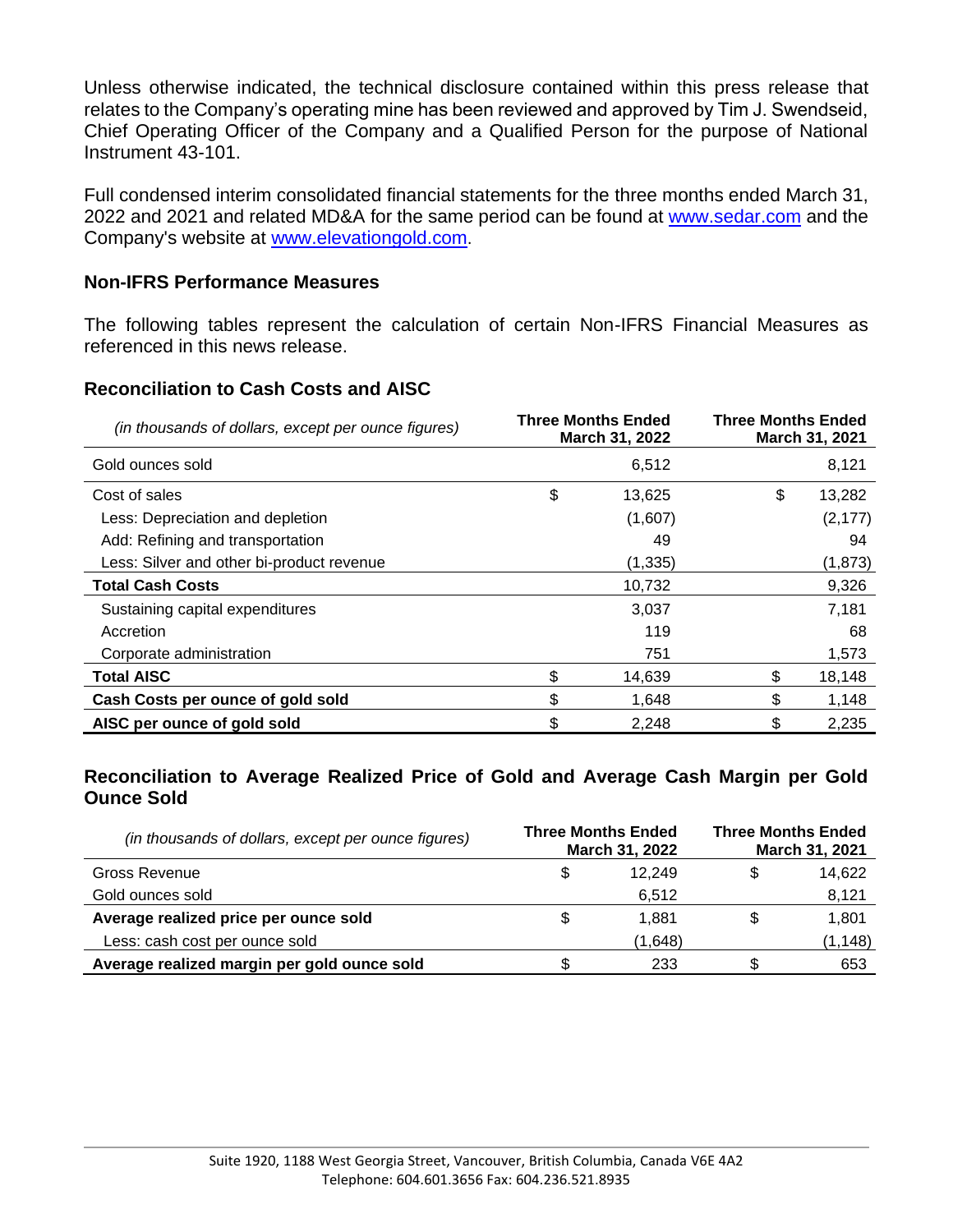#### *About Elevation Gold Mining Corporation*

Elevation Gold is a publicly listed gold and silver producer, engaged in the acquisition, exploration, development and operation of mineral properties located in the United States. Elevation Gold's common shares are listed on the TSX Venture Exchange ("TSXV") in Canada under the ticker symbol ELVT and on the OTCQX in the United States under the ticker symbol EVGDF. The Company's principal operation is the 100% owned Moss Mine in Mohave County, Arizona. Elevation also holds the title to the Hercules exploration property, located in Lyon County, Nevada.

# **ON BEHALF OF THE BOARD OF ELEVATION GOLD**

"Michael G. Allen" President

#### **CORPORATE INQUIRIES:**

Michael G. Allen, President Company Website: [www.elevationgold.com](http://www.elevationgold.com/) +1 (855) 633-8798 Toll Free +1 (604) 601-3656 Office Email: [mike@elvtgold.com](mailto:mike@elvtgold.com)

*Neither TSX Venture Exchange nor its Regulation Services Provider (as defined in the policies of the TSX Venture Exchange) accepts responsibility for the adequacy or accuracy of this release.*

#### *Cautionary Statement on Forward-Looking Information*

*Certain of the statements made and information contained herein is "forward-looking information" within the meaning of applicable Canadian securities laws. All statements other than statements of historical facts included in this document constitute forward-looking information, including but not limited to statements regarding the Company's plans, prospects and business strategies; the Company's guidance on the timing and amount of future production and its expectations regarding the results of operations; expected costs; permitting requirements and timelines; timing and possible outcome of Mineral Resource and Mineral Reserve estimations, life of mine estimates, and mine plans; anticipated exploration and development activities at the Company's projects; net present value; design parameters; economic potential; processing mineralized material; the potential of robust economic potential at the Moss Mine Project. Words such as "believe", "expect", "anticipate", "contemplate", "target", "plan", "goal", "aim", "intend", "continue", "budget", "estimate", "may", "will", "can", "could", "should", "schedule" and similar expressions identify forward-looking statements.*

*Forward-looking information is necessarily based upon various estimates and assumptions including, without limitation, the expectations and beliefs of management, including that the Company can access financing, appropriate equipment and sufficient labour; assumed and future price of gold, silver and other metals; anticipated costs; ability to achieve goals; and assumptions related to the factors set forth below. While these factors and assumptions are considered reasonable by the Company as at the date of this document in light of management's experience and perception of current conditions and expected developments, these statements are inherently subject to significant business, economic and competitive uncertainties and contingencies. Known and unknown factors could cause actual results to differ materially from those projected in the forward-looking statements and undue reliance should not be placed on such statements and information. Such factors include, but are not limited to: risks inherent in mining, including, but not limited to risks to the environment, industrial accidents, catastrophic equipment failures, unusual or unexpected geological formations or unstable ground conditions, and natural phenomena such as earthquakes, flooding or unusually severe weather; uninsurable risks; global financial conditions and inflation; changes in the Company's share price, and volatility in the equity markets in general; volatility and fluctuations in metal and commodity prices; the threat associated with outbreaks of viruses and infectious diseases, including the COVID-19 virus; delays or the inability to obtain, retain or comply with permits; risks related to negative publicity with respect to the Company or the mining industry in general; health and safety risks; exploration, development or mining results not being consistent with the Company's expectations; unavailable or inaccessible infrastructure and risks related to ageing infrastructure; actual ore mined and/or metal recoveries varying from Mineral Resource and Mineral Reserve estimates, estimates of grade, tonnage, dilution, mine plans and metallurgical and other characteristics; risks associated with the estimation of Mineral Resources and Mineral Reserves and the*